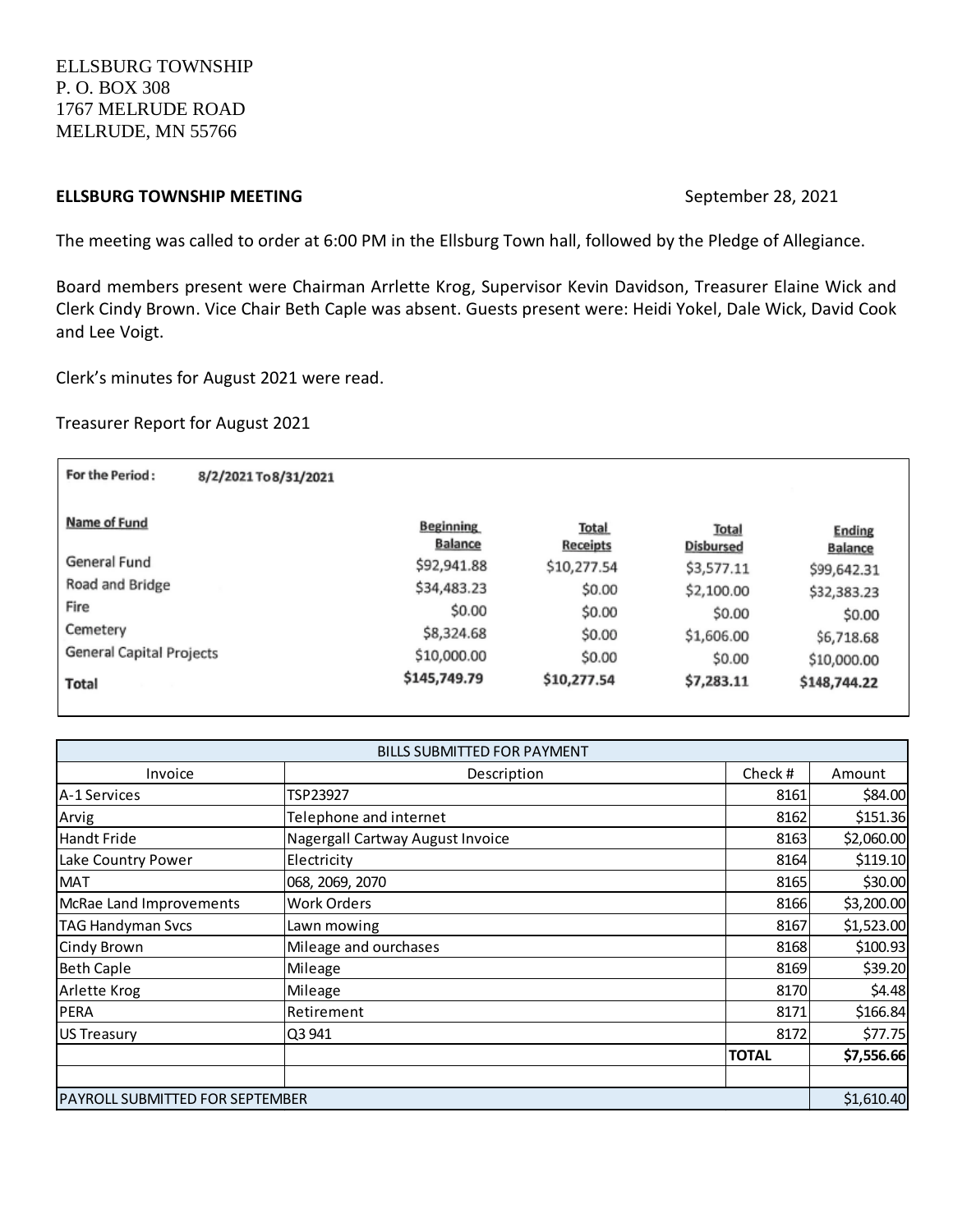### **CONSENT AGENDA**

- August Meeting Minutes
- Treasurer Report
- Bills for payment
- Payroll

Chairperson Arrlette Krog made a motion to approve consent agenda items, Supervisor Kevin Davidson second, motion approved.

**CORRESPONDENCE:** No other action required.

### **RESIDENTS AND GUESTS:**

 Heidi Yokel gave a Fire Department Report. They responded to two medical calls in September. They attended underground tank training and held a community meal at Old School Lives.

### **OLD BUSINESS**

- **Road and Bridge:** 
	- $\circ$  The request from David Cook to access his property from a platted, but not developed, road was again reviewed. Chairperson Arrlette Krog shared concerns that in the future the township may end up taking on responsibility to maintain the road. Supervisor Kevin Davidson does not have an issue with approving the request but agreed that we should consult the township attorney before we give formal approval. Chairperson Arrlette Krog made a motion to table until next board meeting, Supervisor Kevin Davidson second, motion approved.
	- $\circ$  A short discussion was held regarding the upcoming Nabergall Cartway Hearing. At the August board meeting the supervisors had agreed to hold a special town board meeting so they could talk with the township attorney prior to the October 19 hearing, but the attorney had suggested just holding separate conversations with supervisors to answer questions they may have. Chairperson Arrlette Krog had spoken with the township attorney and shared what she learned. It is not a township responsibility to find an alternate route, that responsibility lies with the church or opposing parties to present to the township. After reviewing all information presented to the board at the hearing, the town board is required to grant a cartway to landlocked property that provides meaningful access and is the least disruptive route.
	- o Road Signs Clerk Cindy Brown shared that she reached out to Mesabi Signs for a quote on road signs at the request of Vice Chair Beth Caple who was unable due to personal matters. Mesabi Signs suggested that the county should be providing these signs even though the signs are for township roads. Supervisor Kevin Davidson has a nephew that works for the county and he will talk to him and advise us at the next board meeting. Signs will not be ordered until after the next board meeting.
- **Buildings:**
	- o Bass Lake Fire Hall: Supervisor Kevin Davidson will reach out to an electrician to inquire if a bigger circuit breaker will address the issue at the fire hall.
	- o Melrude Fire Hall: Clerk Cindy Brown presented a Power Point report showing the findings and suggestions of the fire hall committee. After reviewing the issues with the existing fire hall and